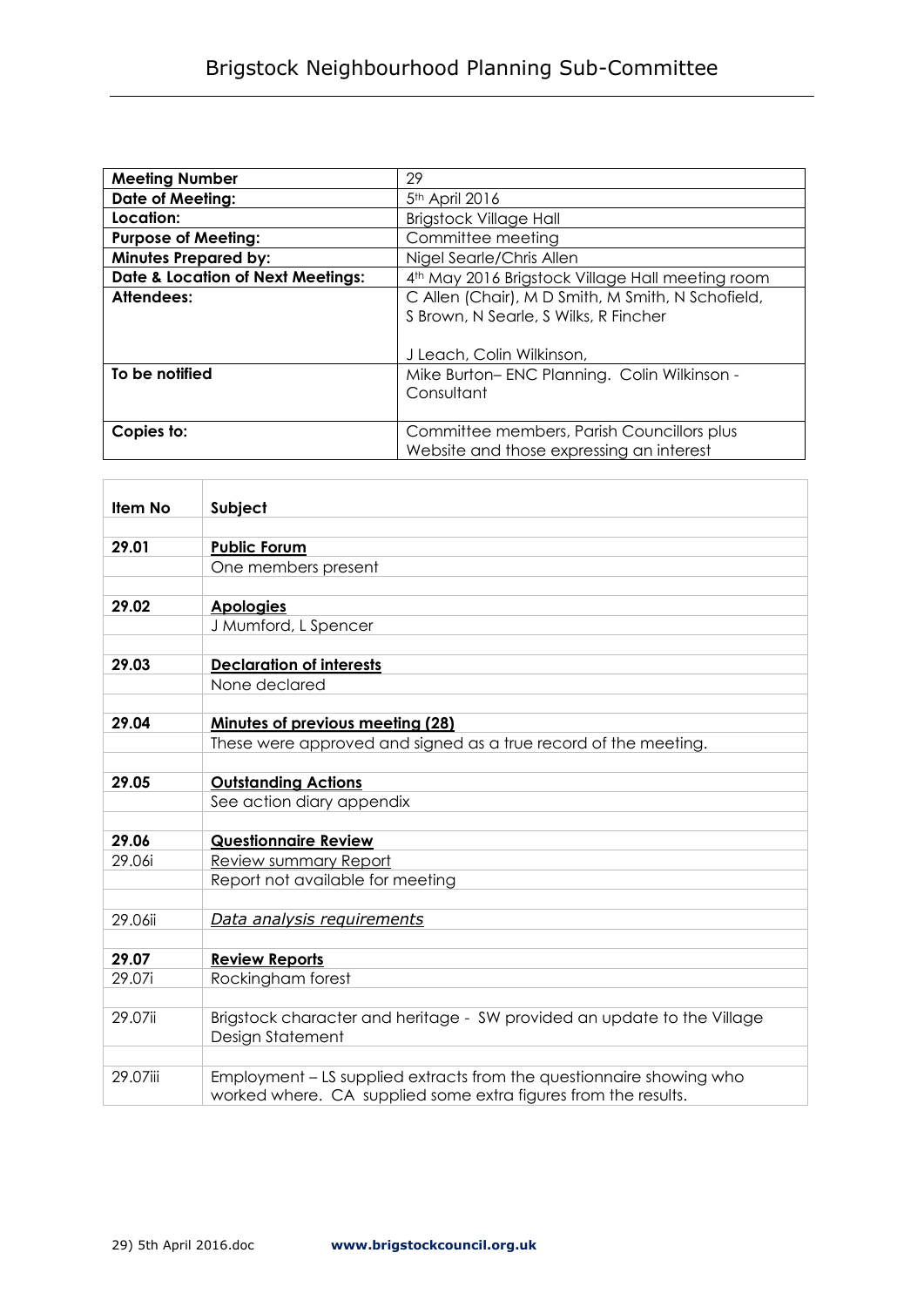## Brigstock Neighbourhood Planning Sub-Committee

| 29.07              | <b>Review Reports</b>                                                                                                                                                                                                                                                                      |  |  |
|--------------------|--------------------------------------------------------------------------------------------------------------------------------------------------------------------------------------------------------------------------------------------------------------------------------------------|--|--|
| 29.07iiii          | Local housing needs - CW provided comprehensive housing figures and<br>showed that we need about 35 extra houses to meet figures and ENC<br>anticipation from local plan                                                                                                                   |  |  |
| 29.07 <sub>v</sub> | Green spaces, views and landscapes - CA gave extracts from RNOTP existing<br>policies. Sites identified in questionnaire, same as the RNOTP Plan. CW says<br>we need to assess the sites against new standards.                                                                            |  |  |
| 29.07vi            | Ecology and countryside - MS gave comprehensive review of ecology<br>having got information from the outside sources.                                                                                                                                                                      |  |  |
| 29.07vii           | Local services, facilities and infrastructure - NS and SB gave report on services,<br>esp school and Surgery. Gave proposed policies                                                                                                                                                       |  |  |
| 29.08              | <b>Actions from Above</b>                                                                                                                                                                                                                                                                  |  |  |
| 29.08i             | We need to inform and discuss with ENC regarding our proposals for future<br>housing. CW to contact them                                                                                                                                                                                   |  |  |
| 29.08ii            | CW to carry out assessments of the SHLA sites and the Pocket Park for future<br>developments                                                                                                                                                                                               |  |  |
| 29.08iii           | SW to talk to NCC Education re new school possibility. CA to contact school<br>governors re next meeting                                                                                                                                                                                   |  |  |
| 29.08iv            | The Open Spaces need assessing against new criteria. CW to send criteria to<br>CA for him to start assessments                                                                                                                                                                             |  |  |
| 29.08v             | RF and LS to do some more work on employment to include all references<br>from Questionnaire                                                                                                                                                                                               |  |  |
| 29.09              | <b>Gladmans</b>                                                                                                                                                                                                                                                                            |  |  |
| Addendum           | Following discussions as to whether CW should prepare a report on the<br>progress of the NP to submit to the inspector, it was agreed that the NP<br>committee would ask the PC to ask CW to prepare a report that SW will use to<br>submit with their evidence for the Gladmans proposal. |  |  |
| to issued<br>notes | "It was agreed by SW that the NP committee would be permitted to scrutinise any<br>document/ report produced by SW prior to submission to the Inspector", (as<br>requested by SB), this was supported by the NP committee"                                                                 |  |  |
| 29.10              | Correspondence                                                                                                                                                                                                                                                                             |  |  |
|                    | Request to CA from the school Governors for an update to the NP                                                                                                                                                                                                                            |  |  |
| 29.11              | <b>AOB</b>                                                                                                                                                                                                                                                                                 |  |  |
|                    | None                                                                                                                                                                                                                                                                                       |  |  |
| 29.12              | Date of next meeting<br>4 May 2016 in the village hall meeting room @ 7:30                                                                                                                                                                                                                 |  |  |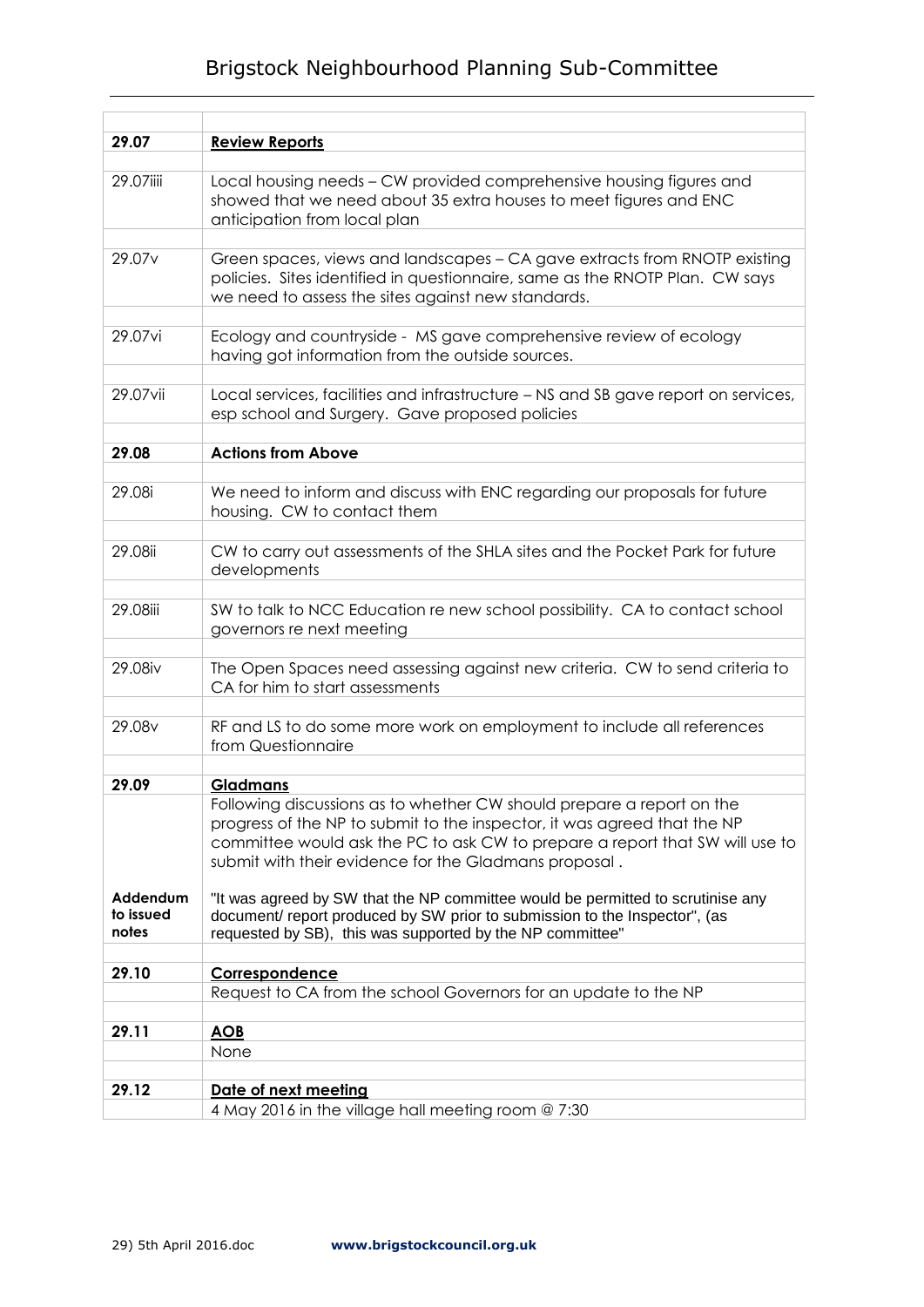| Ref        | <b>Completed Actions</b>                                                                                                                                      | Resp      | Due by     |
|------------|---------------------------------------------------------------------------------------------------------------------------------------------------------------|-----------|------------|
| 28.06iii   | Now that the questionnaire is closed an e-mail<br>to all those who responded and gave their<br>permission to contact them will be sent a<br>thank you. ACTION | <b>NS</b> | 05/04/2016 |
| 28.07ia    | Colin to arrange meeting with ENC to discuss<br>evidence base <b>ACTION</b>                                                                                   | Colin W   | 05/04/2016 |
| 28.07ic    | Draft submission, create content headings<br>Rockingham forest <b>ACTION</b> MS, MDS, JM                                                                      |           | 05/04/2016 |
| 28.07ic    | Draft submission, create content headings<br>Brigstock character and heritage ACTION<br>SW                                                                    |           | 05/04/2016 |
| 28.07ic    | Draft submission, create content headings<br>Additional local Jobs <b>ACTION</b> LS, RF                                                                       |           | 05/04/2016 |
| 28.07ic    | Draft submission, create content headings<br>Local housing needs <b>ACTION</b> Colin<br>Wilkinson                                                             |           | 05/04/2016 |
| 28.07ic    | Draft submission, create content headings<br>Green spaces, views and landscapes<br><b>ACTION CA</b>                                                           |           | 05/04/2016 |
| 28.07ic    | Draft submission, create content headings<br>Ecology and countryside <b>ACTION</b> MS, MDS                                                                    |           | 05/04/2016 |
| 28.07ic    | Draft submission, create content headings<br>Local services, facilities and infrastructure<br><b>ACTION SB, NPS</b>                                           |           | 05/04/2016 |
| 28.07iiid  | Colin will produce an evidence paper for the<br>next meeting <b>ACTION</b>                                                                                    | Colin W   | 05/04/2016 |
| 28.07iiiib | SW to update village design statement as a<br>background appendix ACTION                                                                                      | SW        | 05/04/2016 |
|            |                                                                                                                                                               |           |            |